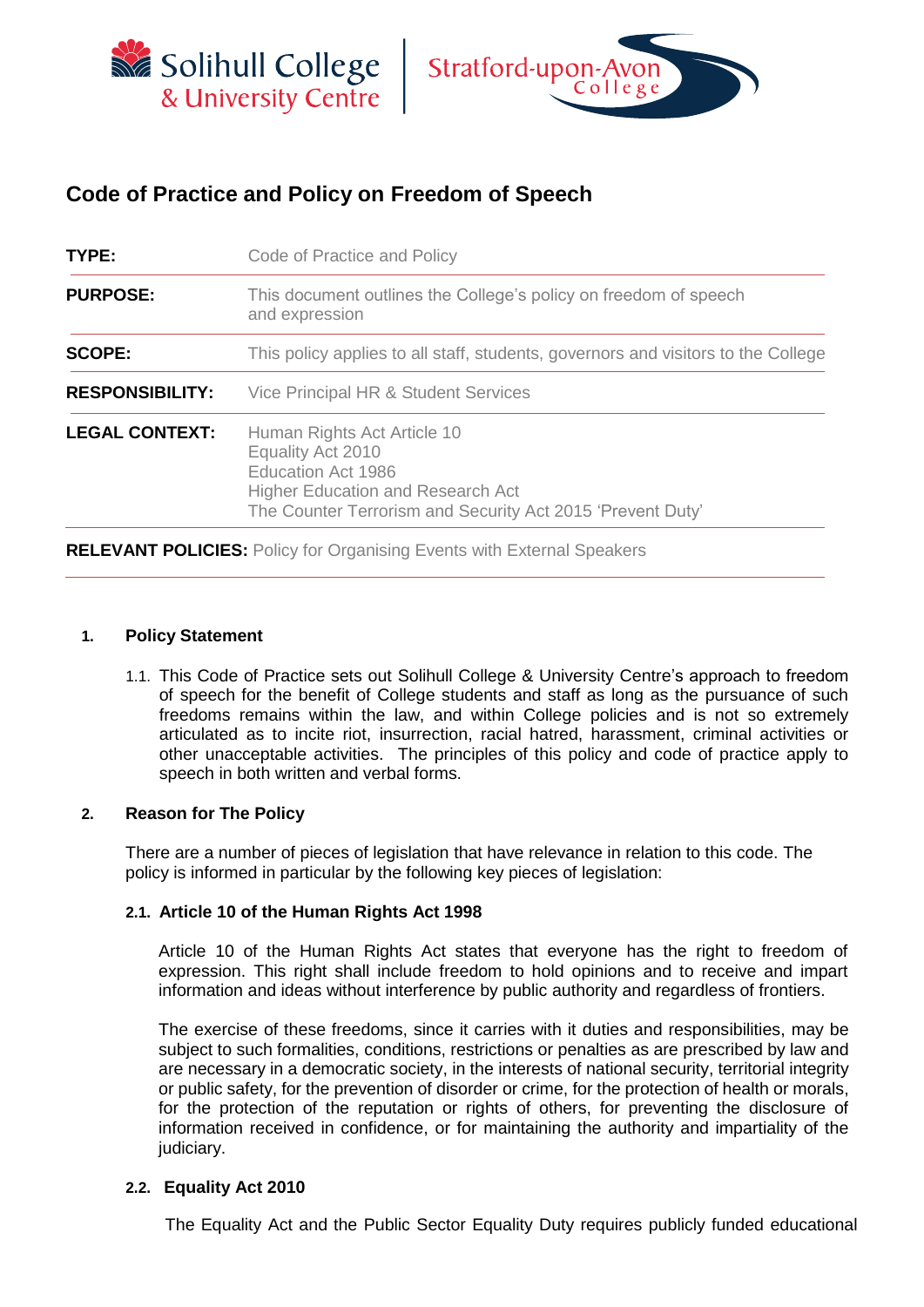institutions to have regard to the need to eliminate unlawful discrimination, advance equality of opportunity and foster good relations. The College needs to consider whether any arrangements for freedom of speech and expression satisfy the provisions of the Equality Act. For example it may be unlawful to allow a member of a group whose views could be perceived to advocate discrimination to address students or staff on College grounds

# **2.3 Education Acts**

Section 43 of the Education (No 2) Act 1986 states that every individual and body of persons concerned in the government of universities and colleges shall take such steps as are reasonably practicable to ensure that freedom of speech within the law is secured for members, students and employees of the establishment and for visiting speakers.

This includes in particular the duty to ensure, so far as is reasonably practicable, that the use of any premises of the establishment is not denied to any individual or body of persons on any ground connected with:

- a) The beliefs or views of that individual or of any member of that body or
- b) the policy or objectives of that body.

The Act requires that the Corporation, with a view to facilitating the discharge of this duty, issue and keep up to date a code of practice setting out:

- c) The procedures to be followed by members, students and employees of the establishment in connection with the organisation:
	- i) of meetings which are to be held on premises of the establishment and which fall within any class of meeting specified in the code; and
	- ii) of other activities which are to take place on those premises and which fall within any class of activity so specified; and
- d) the conduct required of such persons in connection with any such meeting or activity.

Additionally, the Act states that every individual and body of persons concerned in the government of the College shall take such steps as are reasonably practicable (including where appropriate the initiation of disciplinary measures) to secure that the requirements of the code of practice for the College are complied with.

The Higher Education and Research Act 2017 extended section 43 of the 1986 Act to include any registered higher education provider in England. The Office for Students (OfS) regulatory framework (2018) sets out the initial and ongoing conditions which higher education providers need to satisfy in order to be registered with the OfS. One such condition for registration requires the provider to have in place adequate and effective management and governance arrangements to deliver, in practice, the public interest governance principles that are applicable to it. Amongst the public interest governance principles are that the governing body takes such steps as are reasonably practicable to ensure that freedom of speech within the law is secured within the provider and that academic staff at an English higher education provider have freedom within the law to question and test received wisdom and to put forward new ideas and controversial or unpopular opinion without placing themselves in jeopardy of losing their jobs or privileges they may have at the provider.

## **2.4 Prevent Duty**

The Counter Terrorism and Security Act 2015 means the College must "have due regard to the need to prevent people from being drawn into terrorism" (Section 26). The College must also "have particular regard to the duty to ensure freedom of speech" and "to the importance of academic freedom" (Section 31). Under Section 29, we must "have regard to any such guidance in carrying out that duty."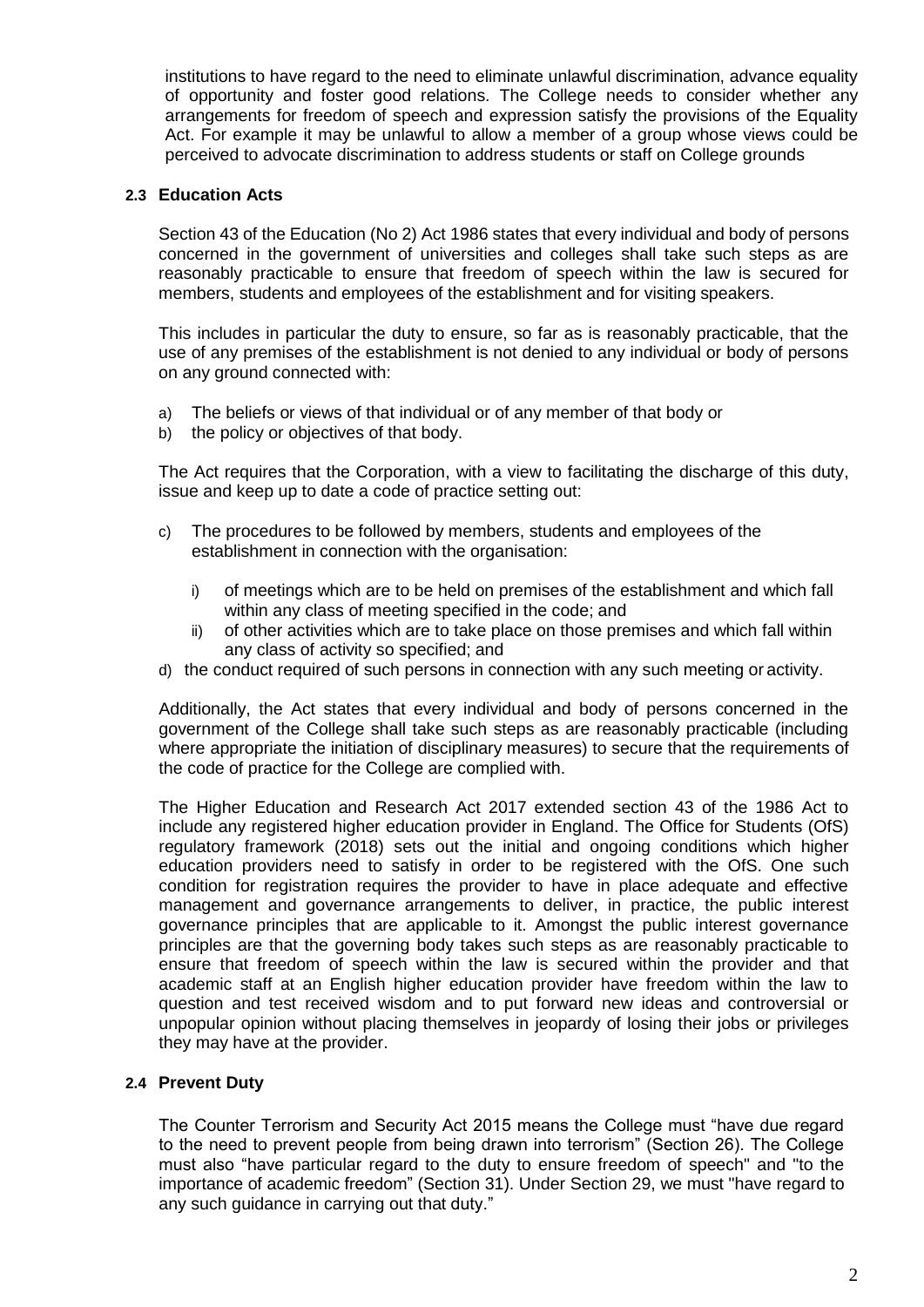The College is complying with this duty in all its aspects, which in practice means striking a fine balance between concerns around extremism and concerns around censorship. The work in promoting British values and the College's values and its Equality Policy all aim to positively address this challenge. It covers many areas of activity, including pastoral support for students, staff training, information sharing and assessing speakers for events. In the assessment of speakers for events the College will have due regard to the Governments list of terrorist groups or organisations banned under UK law and details of proscription criteria.

## **2.5 Charity Law**

Although the College is exempt from registration with the Charity Commission, it is nevertheless subject to Charity law and our compliance with charity law will be monitored by the Office for Students and Department for Education, acting through the Education and Skills Funding Agency. The College is required to manage the risk of criminal conduct, including terrorism or inciting racial or religious hatred, comply with civil law obligations, such as the Equality Act 2010, satisfy the 'public benefit requirement' and manage its resource responsibly.

## **3. Policy Objectives**

The College supports the principle of freedom of speech and expression within the law as one of its fundamental principles. It also has regard to the need to ensure that students and staff have freedom to question, test and to put forward new ideas and controversial or unpopular opinions, without placing themselves at any risk. Every person employed at the College and every student enrolling at the College should be aware that joining the College community involves obligations and responsibilities, which are consistent with the above principle and the law.

#### **4. Policy on Freedom of Speech**

- 4.1 This Code of Practice sets out the rights and obligations inherent in supporting the principle of freedom of speech and expression within the law. The Code's obligations and rights apply to:
	- a) the College (which includes all bodies or persons having authority to determine any matter relevant to this Code);
	- b) all governors and staff and volunteers.
	- c) all students.
	- d) the Students' Executive Committee and its constituent societies, clubs and associations.
	- e) any visiting or guest speakers
	- f) any alumnus invited by the College.
	- g) all contractors and commissioned services,
	- h) any person or organisation wishing to hire premises controlled by the College for an event.

In relation to the holding of any events on premises, the Code's rights shall also apply to persons invited or otherwise lawfully on the premises for the purposes of the event; and

- j) persons who, if it were not for the provisions of this Code, would have been invited to the event.
- 4.2 Nothing in this Code will affect the rights of any person taking any steps pursuant to lawful industrial action.
- 4.3 Subject to clause 4.1, those who are under a duty to observe and uphold the principle of freedom of speech within the College shall do so at all times.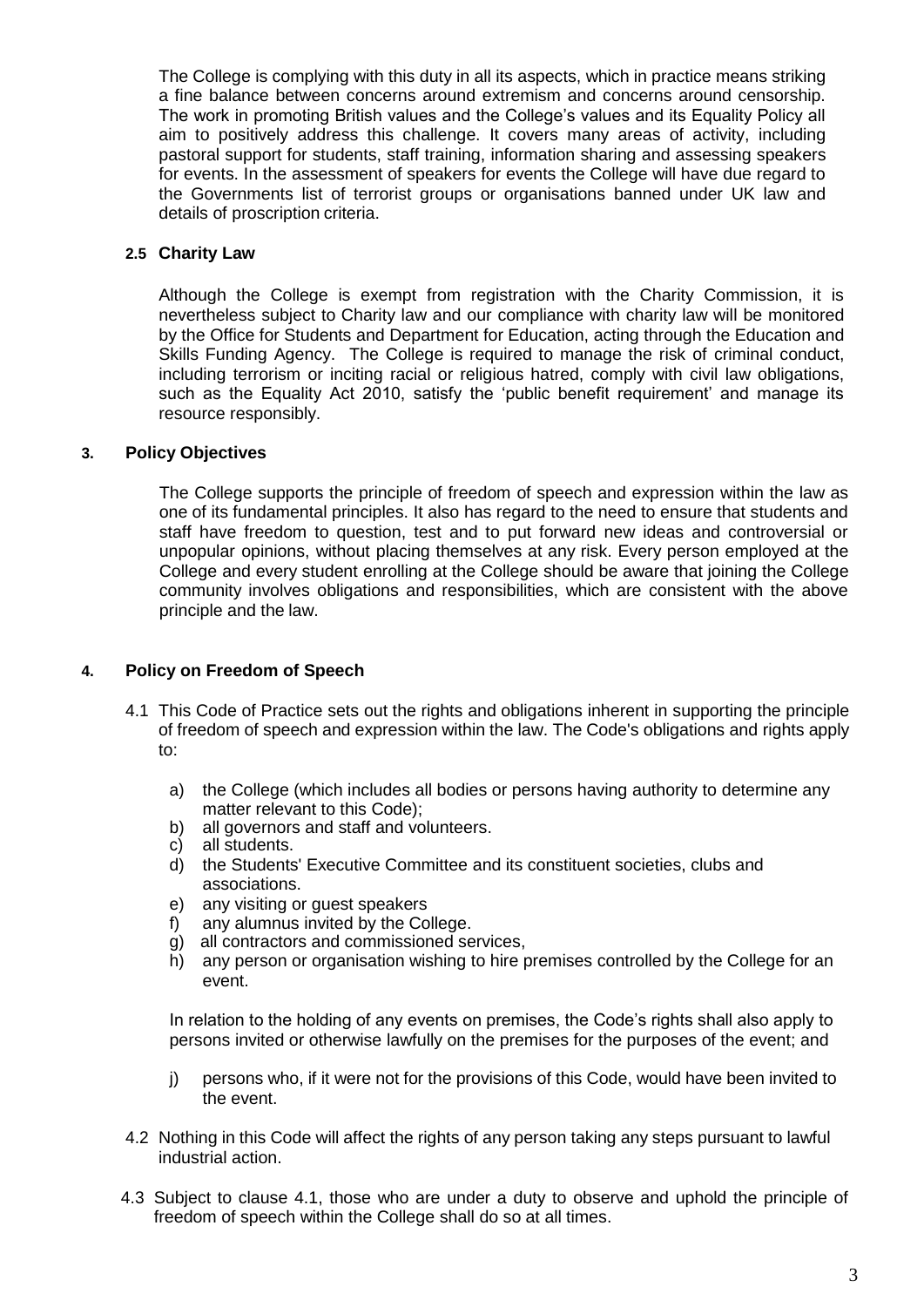# Academic Freedom

- 4.4 The principle of freedom of speech set out in this Code shall extend to the performance by all staff of their duties and responsibilities and to any visiting or guest lecturer invited by the College. It shall also extend to students presenting or exhibiting work produced.
- 4.5 Any person or body to which this Code applies shall not take any action (other than by reasonable and peaceful persuasion) to prevent the holding or continuation of any lecture, tutorial, exhibition, or other academic activity because of the views held or expressed or which are reasonably likely to be expressed, (whether or not within the College) by the lecturer or tutor or student concerned, except as provided for in paragraph 4.3.
- 4.6 Any person or body to whom this Code applies shall not take any action (other than reasonable and peaceful persuasion) to prevent any student or group of students from attending any academic activity required by, or properly associated with, the course for which they are enrolled because of the views or beliefs held or lawfully expressed (whether or not within the College) by that student or because of the reasonable likelihood that such views will be expressed.

# Events

- 4.7 Where any person or body subject to the obligations of this Code wishes to hold any event for the expression of any views or beliefs held or lawfully expressed on premises controlled by the College, consent shall not be unreasonably refused.
- 4.8 Save for the provisions in paragraph 4.9, it shall not be a reasonable ground of refusal of permission or facilities for any event that the views likely to be expressed there may be controversial or contrary to any policy of the College, Central or Local Government, provided that the expression of such views is lawful. Expression of opinions which are annoying, offensive, in bad taste, or ill-mannered is not automatically unlawful and should not be the sole ground for refusal unless this would result in the College failing in its wider legal duties (for example, to promote equality of opportunity and good relations between persons of different racial groups). The fact that disorder may result at any event is not of itself a ground for refusal of permission or facilities unless the creation of such disorder is the intention of the organisers of, or speakers at, any such event or public safety and order might be jeopardised.
- 4.9 It shall be accepted as reasonable to refuse consent, or withhold facilities for any event to which this Code applies where the College reasonably believes (from the nature of the speakers or from similar events in the past whether held at the College or otherwise) that:
	- a) the views likely to be expressed by any speaker are contrary to the law;
	- b) the intention of any speaker is likely to be to incite breaches of the law or is to intend breaches of the peace to occur;
	- c) the views likely to be expressed by any speaker are for the promotion of any illegal organisation or purpose.
	- d) the views likely to be expressed by any speaker are for the promotion of any organisation subject to the College's "No Platform" policy as amended from time to time;
	- e) it is in the interests of public safety, the prevention of disorder or crime or the protection of those persons lawfully on premises under the control of the College, that the event does not take place.
	- f) the views of any speaker are widely known and published and do not align with the values of the College, regardless of focus of the event in question.
- 4.10 Subject to paragraphs 4.26 and 4.28, where the College is reasonably satisfied that the otherwise lawful expression of views at any event is likely to give rise to disorder, the College shall consider what steps it is necessary to take to ensure: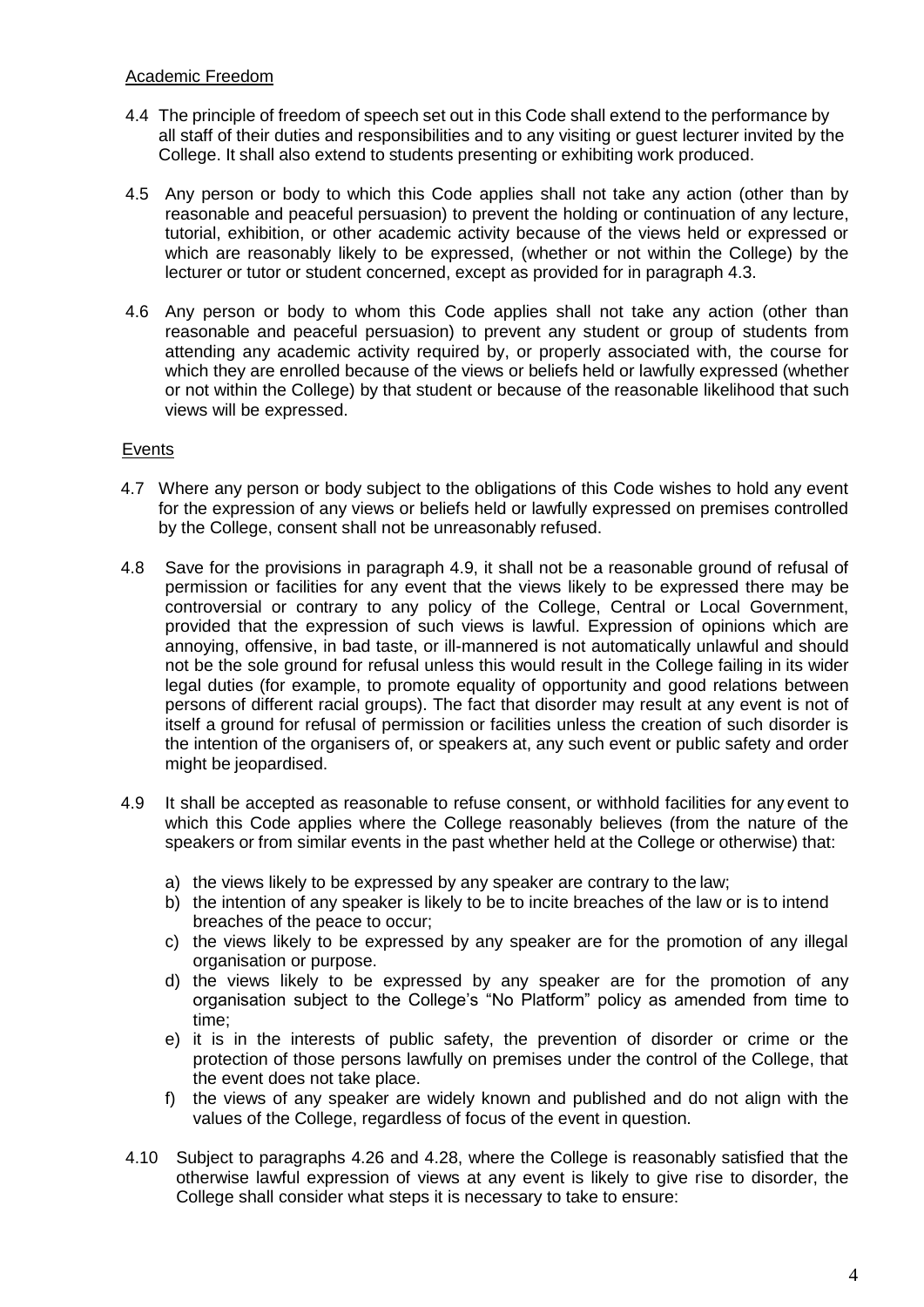- a) the safety of all persons,<br>b) the maintenance of law a
- b) the maintenance of law and order; and c) the security of premises.
- the security of premises.
- 4.11 The College may impose such conditions and requirements upon the organisers as are reasonably necessary in all the circumstances. These may include, but are not limited to, requirements as to provision of stewards, variation of location and time, and whether the event shall be open to the public at large.
- 4.12 Where the College concludes that imposing conditions would not be sufficient to prevent serious disorder within premises subject to their control, it may decline to permit such events to be held. Before doing so, however, the College will generally consult the police with a view to establishing whether the serious disorder can be prevented or otherwise dealt with appropriately by attendance of police officers or alternative conditions.
- 4.13 Where any person or body to whom this Code applies is engaged in the organisation of any event on College premises at which it is reasonably suspected that disorder is likely to occur, the organiser shall normally give the Vice Principal HR & Student Services not less than 28 days' notice in writing of such a proposed event. The Vice Principal shall inform the person or body organising the event in writing within seven days of the date of the notice whether the meeting may go ahead.
- 4.14 Any person or body wishing to hold an event on College premises must comply with the provisions of this code and with the College's Policy on Organising Events for External Speakers.
- 4.15 All event organisers shall ensure proper security and organisation (including stewarding and chairing) of the event for the purpose of protecting the right of freedom of speech. Whilst the heckling of speakers is a right not to be disturbed, it shall be contrary to the Code to seek, by systematic or organised heckling or disruption of such activity, to prevent the lawful expression of views.
- 4.16 It shall be contrary to this Code for any person or body subject to the Code to organise, engage in or become associated with, any conduct with the intention of preventing (other than by reasonable and peaceful persuasion) any event subject to this Code from being held or from continuing.
- 4.17 The organisers of the event shall have a duty so far as is reasonably practicable to ensure that both the audience and the speaker act in accordance with the law during the event. In the case of unlawful conduct, the event organiser shall give appropriate warnings and, in the case of continuing misconduct, the event organiser shall require the withdrawal or removal by the stewards or if necessary by the police of the person(s) concerned.
- 4.18 It shall be the responsibility of the organisers of the event to ensure that no articles or objects shall be taken inside the venue where the event is being held in circumstances, which are likely to lead to injury, damage or breach of the law.

## No Platform Policy

- 4.19 The College will offer no platform to those who are intolerant of the free speech of others both generally and where it includes the denial of the right to hold or express an opposing opinion. This also includes those who engage in the active prevention of permitting others to speak, such as the interruption - violent or otherwise - of meetings (see 4.3 f)). Those who offer no platform to others, without any reasonable or justifiable basis for doing so, should not benefit from the freedom to speak at the College.
- 4.20 The College will offer no platform to those who advocate or engage in violence in the furtherance of their political, religious, and philosophical and/or other beliefs.